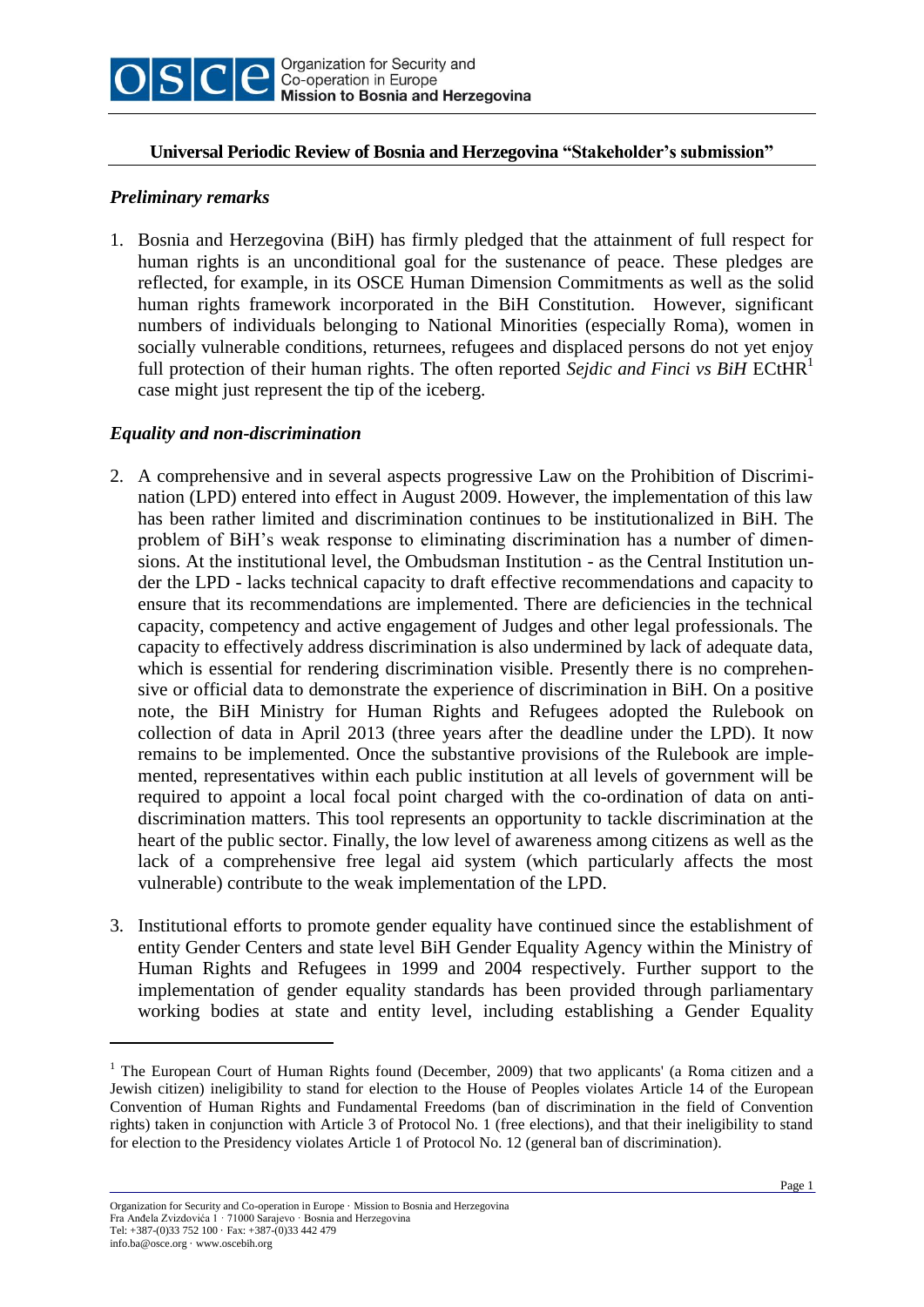Commission in Brčko District Assembly in 2013. In terms of the legislative framework, provisions on prohibition of gender discrimination envisaged in the BiH Law on Gender Equality (2003) were reinforced in 2009 with the adoption of the LPD which includes discrimination based on sex, sexual orientation and sexual identity as prohibited grounds. Additional legislative changes were introduced in 2013 in the BiH Election Law which increased from 33% to 40% the quota for the less represented sex on candidates' lists. Due to need for further systematic approach to gender equality, authorities initiated the development on the second Gender Action Plan 2013-2017 (GAP) which was adopted by the BiH Parliamentary Assembly in 2013. The second GAP outlines strategic goals, programs and measures to achieving gender equality in all spheres of life indicating development of operational annual plans as well as to ensure more effective implementation of GAP's goals. In 2010 BiH became the first country in the region in adopting an Action Plan for the Implementation of UNSCR 1325 for a three year period which will be continued with a new document for the period of 2014-2016. Combating domestic violence remains one of the priorities for BiH. These efforts have been articulated through strategies at state and entity levels as well as BiH's ratification of the Convention on Preventing and Combating Violence against Women and Domestic Violence in 2013.

4. Finally, it should be noted that Roma continue to face serious obstacles limiting their access to employment, health or education, despite the efforts made by BiH (especially on housing)<sup>2</sup>.

### Recommendations:

- (a) It is imperative that the executive and judicial branches embrace the full potential of the LPD for addressing general human rights concerns.
- (b) Increase the financial and human resources of the Ombudsman and the BiH Ministry for Human Rights and Refugees to implement the LPD.
- (c) Raise citizens' awareness of the LPD.
- (d) Bridge the existing gap between vulnerable citizens, legal aid providers, Ombudsman and Judiciary.
- (e) Ensure adequate funds for implementation of the second Gender Action Plan.
- (f) Provide support to gender institutional mechanisms for implementation of gender equality strategic documents by improving gender mainstreaming in legislative, executive and judicial authorities.
- (g) Design measures to increase a number of women in decision-making positions and ensure implementation of the BiH Law on Gender Equality.
- (h) Responsible State and Entity level ministries, in conjunction with the units of selfgovernment should ensure the sustained implementation of the four Roma Action plans on housing, health, education and employment.

# *Social protection*

<u>.</u>

5. Inadequate social and living conditions are salient features in BiH, affecting several distinct groups of society. The current social protection system in BiH does not ensure equitable allocation of existing funds. According to the World Bank, BiH spends 4 per cent of its annual GDP on non-contributory assistance schemes. In GDP percentage terms, this makes BiH second only to Croatia in social assistance expenditure when compared to other countries in Eastern Europe, Central Asia and the average spending of the OECD

 $2^2$  Special Report on the Status of Roma in BiH (Ombudsman Institution, December 2013).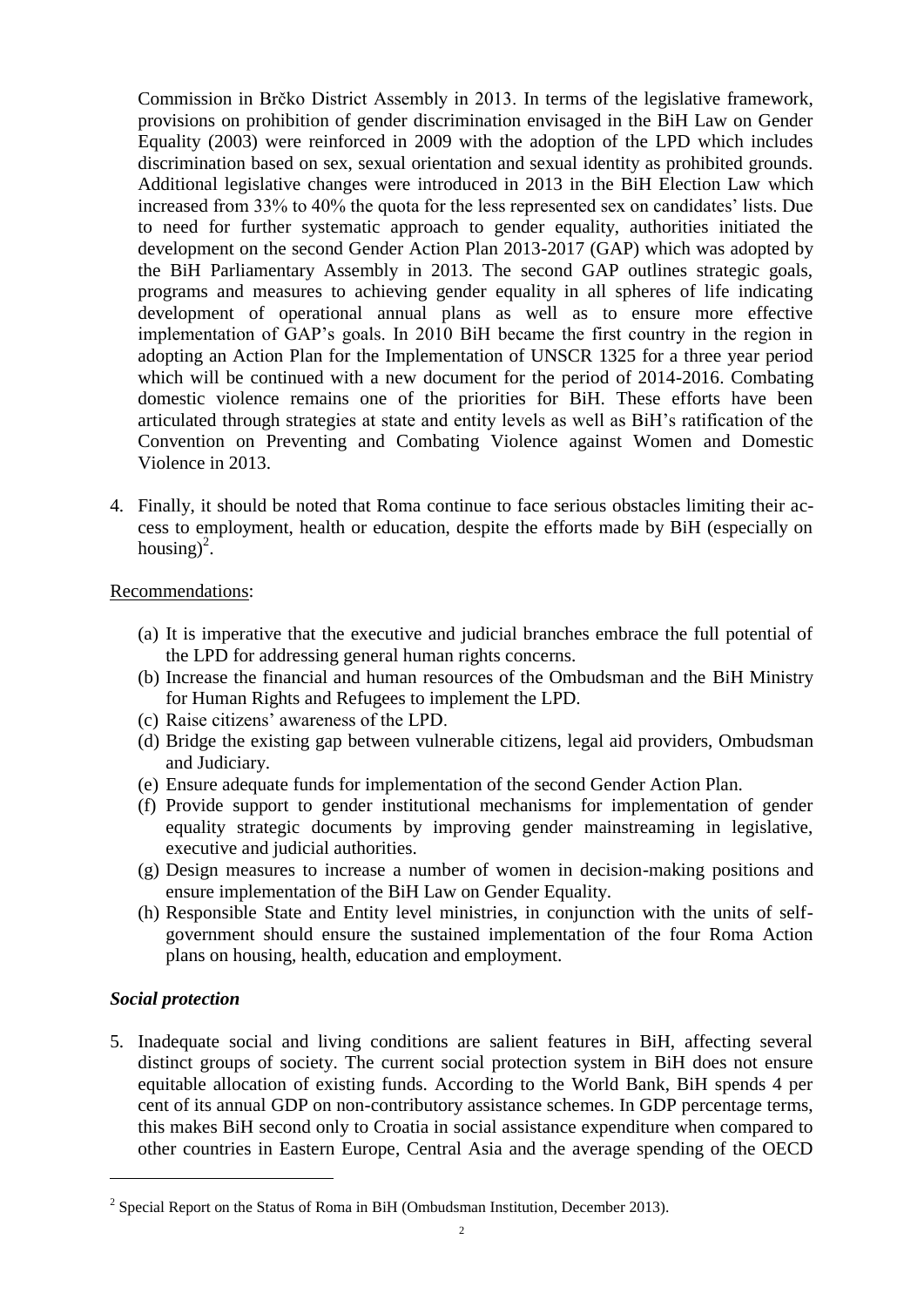countries. These excessive budgetary allocations are so poorly targeted that a higher share of social benefits reaches the richer segment of the population, while the poorest 20 per cent of the population receives only about 17 per cent of total social transfers. As a result, international actors in BiH, such as the World Bank, have repeatedly highlighted the lack of financial sustainability of the current system and the burden it creates for entity budgets without achieving protection for the most vulnerable<sup>3</sup>.

6. This disproportionate system is supported by a legal framework which establishes a social protection system that focuses on the *status* rather than on the *need* of its beneficiaries. Therefore, some groups such as war veterans, families of fallen soldiers or of civilians who died or disappeared during the war are *de facto* privileged categories when it comes to receiving social assistance. However, the discrepancy in afforded social protection appears to be unjustifiable from a human rights perspective in terms of legitimacy, proportionality and effect<sup>4</sup>. While BiH has adopted new laws to equate the rights of social assistance of civilian war victims to those of military victims of war, in line with the 2006 Concluding Observations of the UN CESCR, differential treatment is still evident within the system. Differential treatment based on social status is particularly evident when it comes to the assistance provided to persons with disabilities. The Social Welfare Centres (SWCs) are still the most important field public institution (at the municipal level) for the implementation of social protection legislation. SWCs often lack the necessary operational and financial means, which has a negative impact on their capacity to assist the needs of vulnerable groups. The majority of SWCs remain understaffed, especially in the FBiH, and are often without qualified personnel such as social workers, psychologists, lawyers and pedagogues. The entity governments have failed to adopt new rules to properly define the conditions for SWCs and their employees. They have also failed to develop adequate training programmes to ensure that employees adhere to modern professional methodolo- $\text{gies}^5$ .

### Recommendations:

- (i) Entity governments should work in conjunction and consultation with each other and the Council of Ministers towards a social protection system that is entirely needsbased and blind to assistance seekers' social status and residence.
- (j) SWCs should have adequate resources to enable the progressive realization of social rights for the most vulnerable.

### *Displacement*

1

7. Since the adoption of the *Revised Strategy of Bosnia and Herzegovina for the Implementation of Annex 7 of the Dayton Peace Agreement in 2010* (2010 Revised Strategy) no significant activities have been undertaken by BiH authorities to address the issue of sustainable return, especially in the field of social protection and health care. Authorities failed to harmonize legislation that regulates access rights to healthcare of civilian victims of war, war military invalids and families of fallen soldiers. Lack of employment remains the main impediment for sustainable return and there is a risk that

<sup>&</sup>lt;sup>3</sup> See World Bank Policy Note, Social Transfers in Bosnia and Herzegovina: Moving towards a more sustainable and better targeted safety net, April 2009, and World Bank, Protecting the Poor during the Global Crisis: 2009 Bosnia and Herzegovina Poverty Update, December 2009.

<sup>&</sup>lt;sup>4</sup> See "The Right to Social Protection in BiH: Concerns on Adequacy and Equality" (OSCE Mission to Bosnia and Herzegovina, 2012).

<sup>&</sup>lt;sup>5</sup> See the OSCE Mission to Bosnia and Herzegovina "Submission of Information to the UN Committee on Economic, Social and Cultural Rights" (April, 2013)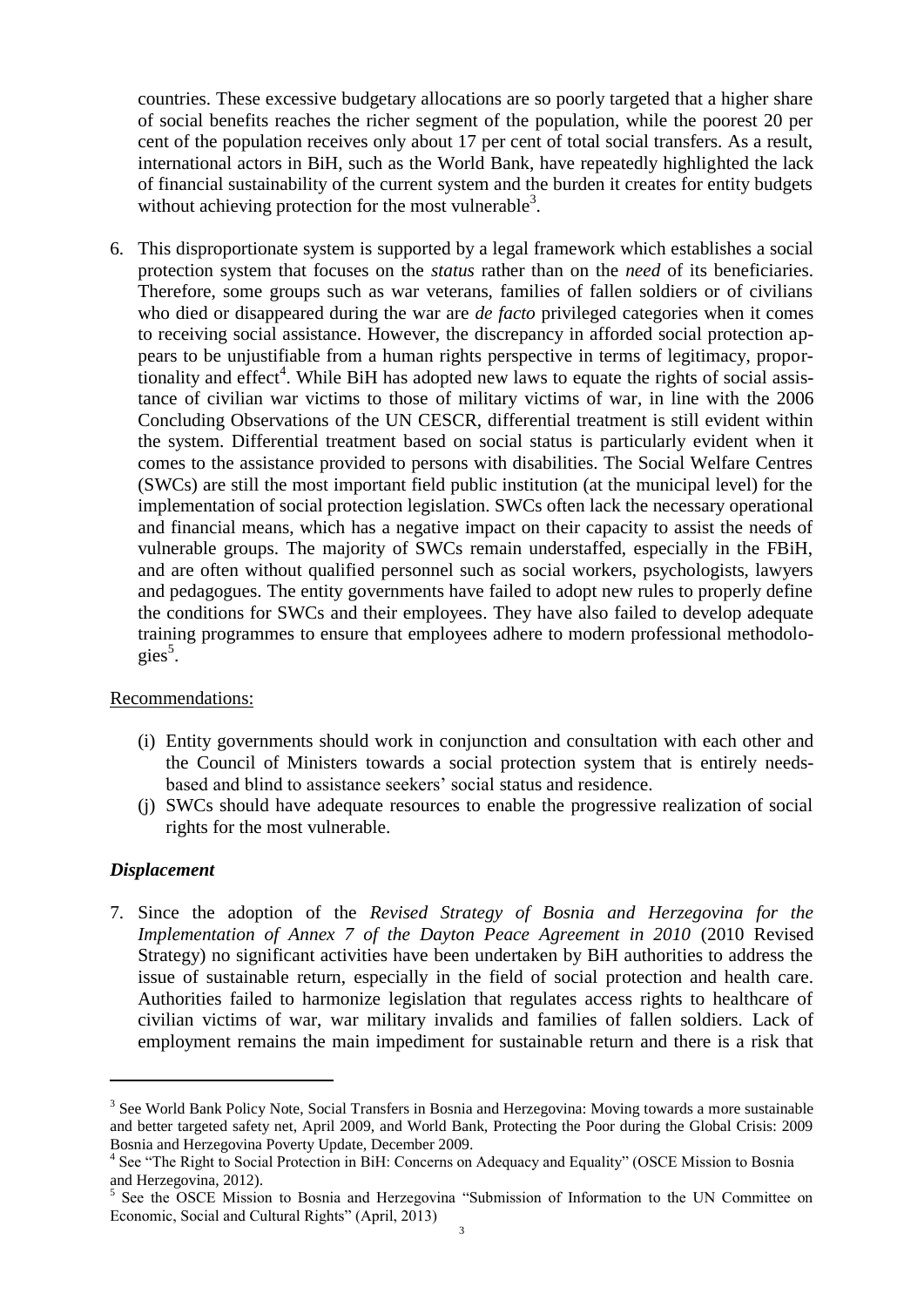BiH places too much emphasis on the reconstruction of houses while projects targeting sustainable return (as well as local integration) are supported on an *ad hoc* basis. More specifically, the failure of the authorities to implement Entity Constitutional provisions that provide employment in line with 1991 census seriously hampered the return process and integration of returnees<sup>6</sup>. The inter-entity agreement on pension rights, signed in 2000, is no longer respected by the parties. The pension system and benefits remain divided and disharmonized between the entities. On a positive note, the Parliament of the FBiH adopted a law in March 2012 allowing returnees from the RS to access pension benefits, and consequently healthcare, within the FBiH. This represents internal implementation of the European Court of Human Rights judgments in the cases of *Karanović v. BiH* and *Šekerović-Pašalić v. BiH*. Moreover, problems related to the lack of infrastructure (especially electricity) and comprehensive de-mining activities (despite the efforts of several donors) continue to limit access to rights of returnees, displaced persons and refugees.

8. Ethnically colored curricula affect larger groups of school-aged children. Children are often separated along ethnic lines since interim measures previously employed to facilitate access for returnee children to education, have become quasi-permanent features of the system. Increasingly, it seems that parents go out of their way to enroll children in schools which cater to their particular ethnic group. Ultimately this lends itself to distrust and ignorance for the child *vis a vis* other ethnic groups and beliefs. This, in turn threatens the cohesion and viability of Bosnia and Herzegovina as a multi-ethnic and multi-religious State.

### Recommendations:

1

- (k) BiH Law on Refugees, Returnees and DPs should be amended to reflect key principles outlined at the 2010 Revised Strategy and ensure equal access to rights of returnees, refugees and displaced persons irrespective of their place of residence in BiH.
- (l) In addition to housing, more resources should be devoted to ensure access to health, social protection or employment by returnees, refugees and displaced persons.
- (m)FBiH and RS Constitutional provisions on access to public employment (mainly targeting returnees) should be implemented, especially in those places with large community of returnees.
- (n) Education authorities need to work on solutions which would change interim measures into long-term durable solutions.

# *National Human Rights Institutions and Effective Domestic Remedies*

9. The FBiH and RS Ombudsman Institutions merged with the BiH Ombudsman Institution in April 2010. Therefore, the country now has one consolidated and unified Ombudsman. From the date of its merger until today, the institution has advanced its consolidation but faces severe limitations which hamper the fulfilment of its mandate. These limitations can be summarized as follows: (i) weak financial situation; (ii) few offices to cover the entire country; (iii) lack of awareness of its existence by the majority of citizens; (iv) poor rate of implementation of its recommendations, and, possibly, (v) limited expertise which results in certain recommendations not being drafted to an appropriate standard. In addition, Ombudsman co-operation with civil society organizations is not yet systematized.

<sup>&</sup>lt;sup>6</sup> The Dayton Peace Agreement divided BiH into two entities: the Federation of BiH (FBiH) and the Republika Srpska (RS). In addition, the FBiH is administratively divided into ten cantons.